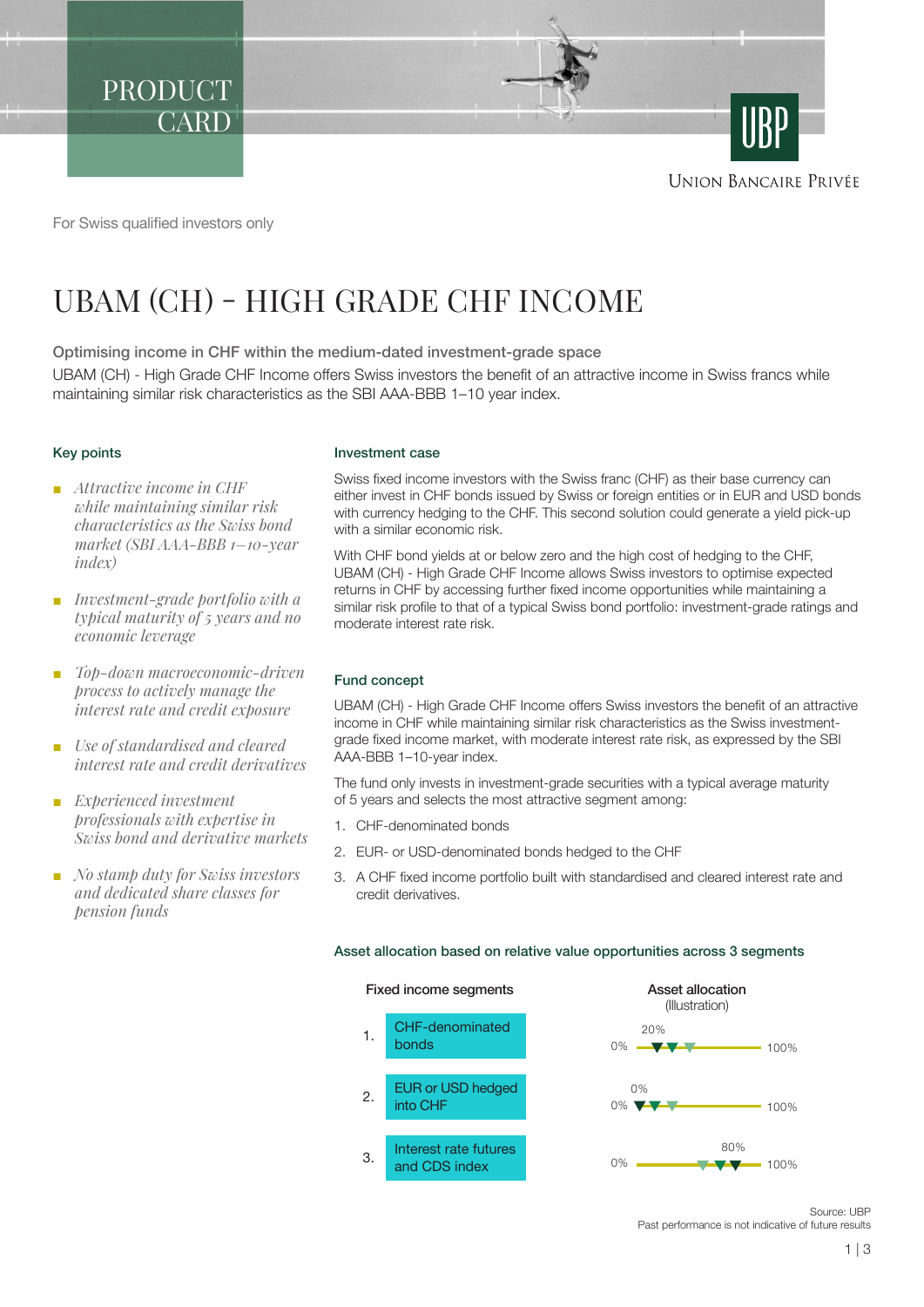### Investment process

- Three dimensions: top-down relative value across segments, top-down and macro-driven investment views, and bottomup selection (only when bonds' top-down relative value is appealing):
	- Top-down relative value across segments determines the fixed income allocation
	- Top-down macroeconomic views determine interest rate, credit and geographic exposure
	- Bottom-up credit research and relative value analysis applies when cash bond segments are offering the most attractive expected returns
- Risk-management is carried out throughout the investment process with real-time monitoring of positions

#### Investment guidelines

- Maximum total economic exposure: 100%
- Initial investment in investment-grade securities only
- Typical average maturity: 5 years
- Use of standardised and cleared derivatives for interest rates and credit

#### Investment team

- Thirteen-strong team overseeing CHF 19.4 billion worth of fixed-income assets as at 31 December 2019.
- Led by Philippe Gräub, who has twenty years' financial markets experience of which thirteen years managing and growing the UBP Global and Absolute Return Fixed Income franchise.

#### 1. Top-down relative value across segments

- Analysis of carry and roll-down
- Analysis of FX hedging costs
- Analysis of liquidity

#### 2. Macroeconomic and top-down views to determine

- Interest rate exposure
- Credit exposure
- Geographic exposure

# 3. Bottom-up: only when bonds are more appealing in terms of top-down relative value

- Fundamental credit research
- Relative value at security level

# **SRRI**

| With lower risk,          |  | With higher risk,          |  |  |  |
|---------------------------|--|----------------------------|--|--|--|
| potentially lower rewards |  | potentially higher rewards |  |  |  |
|                           |  |                            |  |  |  |

The SRRI (Synthetic Risk and Reward Indicator) relates to the ID CHF share class CH0271453422 as of 19.02.2020 and may differ for other share classes of the same fund.

This indicator represents the fund's annual historical volatility. The level assigned reflects the risk/return profile: 1: lowest; 2: low; 3: limited; 4: average/moderate; 5: high; 6: very high; 7: highest.

Historical data such as that used to calculate the SRRI cannot be considered a reliable indication of the fund's future risk profile. The risk category associated with the fund is not guaranteed and may change over time.

## General information

| Name                                   | UBAM (CH) - High Grade CHF Income                                      |  |  |
|----------------------------------------|------------------------------------------------------------------------|--|--|
| Legal form                             | Sub-Fund of UBAM (CH) Swiss Contractual Fund                           |  |  |
| Base currency                          | CHF                                                                    |  |  |
| Currency-hedged share classes -        |                                                                        |  |  |
| Cut-off time                           | 12:00 (CH time)                                                        |  |  |
| Inception date                         | 30.06.2015                                                             |  |  |
| Minimum investment                     | None                                                                   |  |  |
| Liquidity                              | Daily                                                                  |  |  |
| Applicable management fee <sup>1</sup> | AD CHF: 0.40%:<br>ID CHF: 0.25%:<br>UD CHF: 0.25%                      |  |  |
| Registered countries <sup>2</sup>      | CН                                                                     |  |  |
| <b>ISIN</b>                            | AD CHF: CH0271453414:<br>ID CHF: CH0271453422:<br>UD CHF: CH0336225252 |  |  |

| Bloomberg ticker   | AD CHF: UBHGCIA SW;<br>ID CHF: UBHGCII SW;<br>UD CHF: UBHGCIU SW |
|--------------------|------------------------------------------------------------------|
| Investment manager | Union Bancaire Privée, UBP SA                                    |
| Depositary bank    | Banque Cantonale Vaudoise                                        |
| Administrator      | N/A                                                              |

<sup>1</sup>Only the main share classes are mentioned. Available share classes include A: Standard; I: Institutional; U: No entitlement to retrocessions / RDR-compliant; C: Capitalisation. Others are available.

2 Please check availability before subscribing as not all share classes are registered in all jurisdictions. Subscriptions can only be made on the basis of the fund's current Key Investor Information Document (KIID), full prospectus, and latest available audited annual report – as well as the latest semi-annual report, if published subsequently. These documents can be obtained free of charge from the fund's headquarters, general distributor (Union Bancaire Privée, UBP SA, Geneva), or local representative for the country concerned.